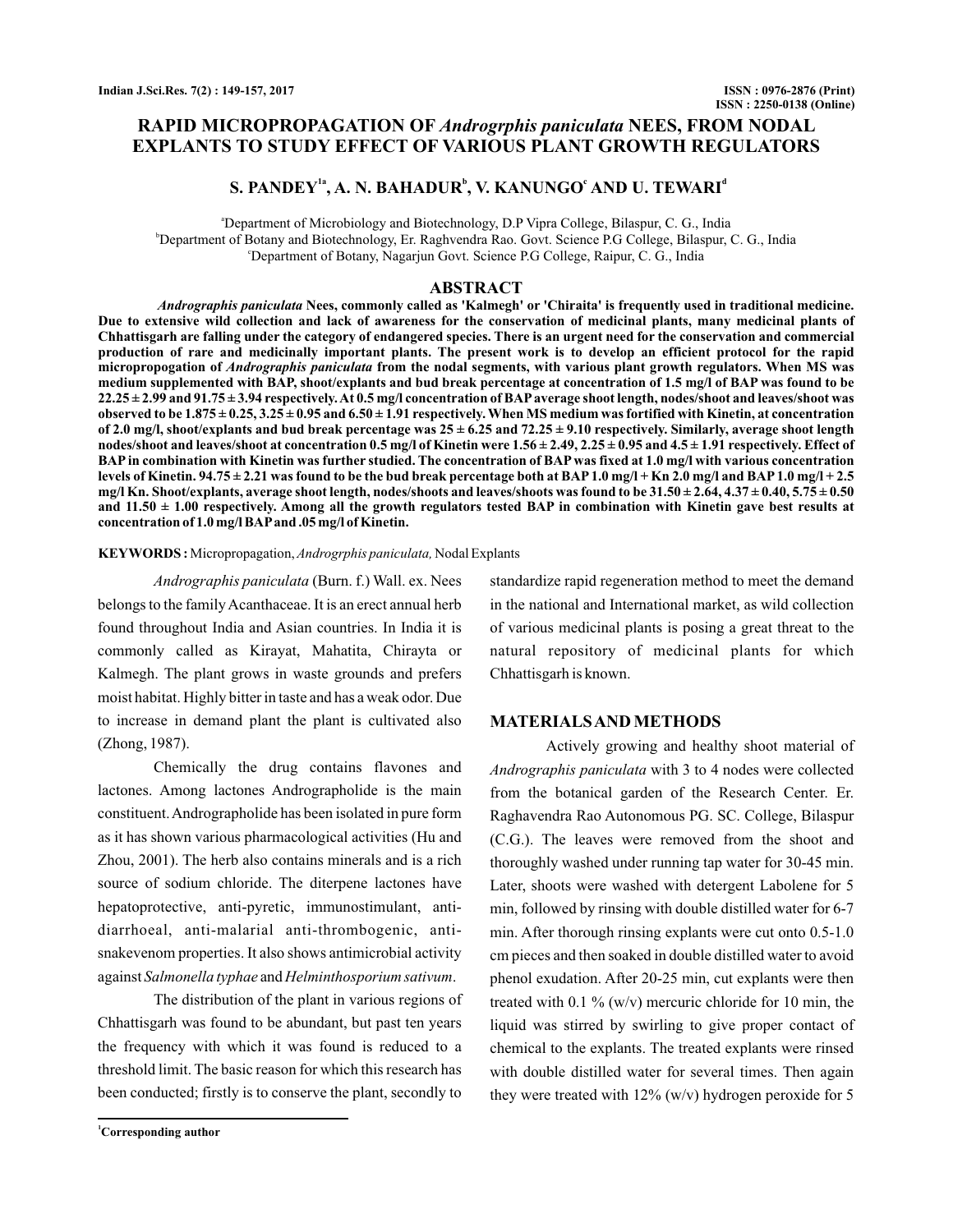|       | Conc. of   |       |    | <b>Shoots / Explants</b> | Mean |                         |            |            |  |
|-------|------------|-------|----|--------------------------|------|-------------------------|------------|------------|--|
| S.No. | <b>BAP</b> | Rep 1 |    | Rep 3<br>Rep 4<br>Rep 2  |      | $\overline{\textbf{X}}$ | <b>SED</b> | <b>SEM</b> |  |
| .,    | 0.5        | Q     | 8  | Q                        |      | 07.75                   | 1.892      | 0.946      |  |
| 2.    | 0.1        |       |    | 14                       | 12   | 11.50                   | 2.081      | 1.040      |  |
| 3.    | 1.5        | 19    | 21 | 26                       | 23   | 22.25                   | 2.986      | 1.493      |  |
| 4.    | 2.0        | 19    | 12 | 17                       | 19   | 16.75                   | 3.304      | 1.652      |  |
| 5.    | 2.5        |       | 2  | 8                        |      | 06.25                   | 2.753      | 1.376      |  |

**Table 1 : Effect of MS Medium Supplemented With Different Levels of BAP on Shoots / Explants Raised from** Nodal Explants of *Andrographis paniculata* after 30 Days of Incubation

**Table 2 : Effect of MS Medium Supplemented With Different Levels of BAP on Average Shoot Length,** Raised from Nodal Explants of Andrographis paniculata After 30 Days of Incubation

| S.No. | Conc. Of  |       |       | <b>Average Shoot length</b> |       | Mean $\overline{X}$ | <b>SED</b> | <b>SEM</b> |
|-------|-----------|-------|-------|-----------------------------|-------|---------------------|------------|------------|
|       | $BAP$ t/t | Rep 1 | Rep 2 | Rep 3                       | Rep 4 |                     |            |            |
| 1.    | 0.5       | 1.9   | 2.2   | 1.6                         | 1.8   | 1.875               | 0.250      | 0.125      |
| 2.    | 1.0       | 1.6   | 1.8   | 1.3                         | 1.8   | 1.625               | 0.236      | 0.118      |
| 3.    | 1.5       | 1.4   | 0.9   | 1.2                         | 1.8   | 1.325               | 0.377      | 0.188      |
| 4.    | 2.0       | 1.4   | 0.6   | 0.9                         | 1.3   | 1.05                | 0.369      | 0.184      |
| 5.    | 2.5       | 0.8   | 0.8   | 0.9                         | 0.6   | 0.775               | 0.125      | 0.062      |

min and then again washed with double distilled water for several times, thereafter, explants were surface dried on presterilized Petri dish with pre sterilized filter paper. The entire procedure after treatment with Labolene was conducted under Laminar Air Flow system. Finally the shoots containing a single node with dormant axillary buds were inoculated onto establishment medium.

### **RESULTS**

#### **Effect of Plant Growth Regulators**

BAP in the micropropagation of *Andrographis* 1.1 Effect of BAP on shoot/explants of *paniculata Andrographis paniculata.*

The effect of BAP at various concentrations of 0.5, 1.0, 1.5, 2.0 and 2.5 mg/l was studied. Shoot/explants ranged from  $07.75 \pm 1.892$  to  $22.25 \pm 2.986$ . Maximum shoot/explants were obtained at the concentration of 1.5 mg/l of with the value of  $22.25 \pm 2.986$ . At this concentration the values of experimental replicates were 19, 21, 26 and 23.

In the statistical analysis, standard error of mean was 1.119, standard error of difference was 1.583 and coefficient of variance was found to be 17.363. F-calculated value for replicates was 3.043 and for treatment was 34.873\*\* (Table 01).

### **Effect of BAP on average shoot length of** *Andrographis paniculata*

The effect of BAP at various concentrations of 0.5, 1.0, 1.5, 2.0 and 2.5 mg/l was studied. Average shoot length ranged from  $1.875 \pm 0.250$  to  $0.775 \pm 0.125$ . Maximum average shoot length was observed at concentration of 0.5mg/l and minimum at concentration of 2.5mg/l. Maximum average shoot length at 0.5mg/l was  $1.875 \pm$ 0.250. A decreasing trend was observed for average shoot length at all concentration of BAP. The value for replicates at 0.5mg/l was 1.9, 2.2, 1.6 and 1.8.

Statically standard error of mean was 0.142, standard error of difference was 0.201, and coefficient of variance was 21.464. F-calculated value for replicates was 1.071 and for treatment it was 9.453 (Table 02).

#### **Effect of BAPon nodes/shoot of** *Andrographis paniculata*

The effect of BAP at various concentrations of 0.5, 1.0, 1.5, 2.0 and 2.5 mg/l was studied. Nodes/shoot ranged from  $3.25 \pm 0.957$  to  $1.25 \pm 0.500$ . Maximum nodes/shoot was observed at concentration of 0.5mg/l and minimum at concentration of 2.5mg/l. Maximum nodes/shoot at 0.5mg/l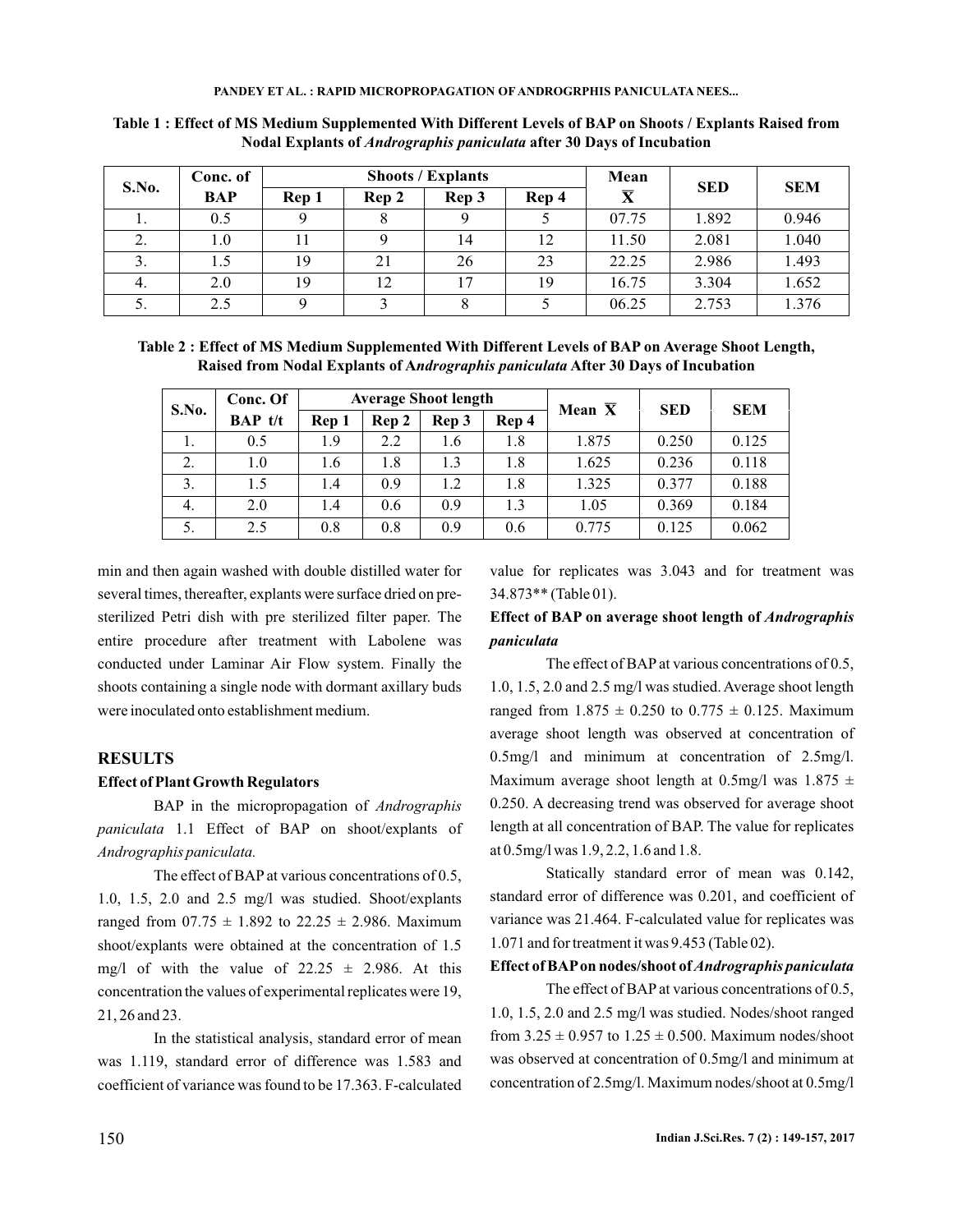|        | Conc. of  |       | <b>Nodes/Shoot</b> |       |       |                     |            |            |
|--------|-----------|-------|--------------------|-------|-------|---------------------|------------|------------|
| S. No. | $BAP$ t/t | Rep 1 | Rep 2              | Rep 3 | Rep 4 | Mean $\overline{X}$ | <b>SED</b> | <b>SEM</b> |
|        | 0.5       |       |                    |       | 2     | 3.25                | 0.957      | 0.478      |
| 2.     | $1.0\,$   |       |                    |       |       | 2.50                | 0.577      | 0.288      |
| 3.     | 1.5       |       |                    |       |       | 2.25                | 0.954      | 0.478      |
| 4.     | 2.0       | ◠     |                    |       |       | 1.50                | 0.577      | 0.288      |
| J.     | 2.5       |       |                    |       |       | 1.25                | 0.500      | 0.250      |

**Table 3 : Effect of MS Medium Supplemented With Different Levels of BAP on Nodes/ Shoot,** Raised From Nodal Explants of *Andrographis paniculata* After 30 Days of Incubation

**Table 4 : Effect of MS Medium Supplemented With Different Levels of BAP on Leaves/ Shoot,** Raised From Nodal Explants of *Andrographis paniculata* After 30 Days of Incubation

| S.No. | Conc. of       | <b>Leaves/Shoot</b> |                         |                | Mean $\overline{X}$ | <b>SED</b> | <b>SEM</b> |        |
|-------|----------------|---------------------|-------------------------|----------------|---------------------|------------|------------|--------|
|       | <b>BAP</b> t/t | Rep 1               | Rep 4<br>Rep 3<br>Rep 2 |                |                     |            |            |        |
| 1.    | 0.5            |                     |                         | $\overline{4}$ |                     | 6.5        | 1.914      | 0.957  |
| 2.    | $1.0\,$        | 4                   | O                       | 4              | o                   | 5.0        | 1.154      | 0.577  |
| 3.    | 1.5            | O                   |                         |                |                     | 4.5        | 1.914      | 0.9574 |
| 4.    | 2.0            | 4                   |                         |                |                     | 3.0        | 1.154      | 0.577  |
| J.    | 2.5            |                     |                         |                |                     | 2.5        | 1.000      | 0.500  |

was found to be  $3.25 \pm 0.957$ . A decreasing trend was observed for nodes/shoot at all concentrations of BAP. The value for replicates at 0.5mg/l was 4, 4, 2 and 3.

Statically standard error of mean was 0.379, standard error of difference was 0.536, and coefficient of variance was 35.269. F-calculated value for replicates was 0.782 and for treatment it was 4.478\* (Table 03).

**Effect of BAP on leaves/shoot of** *Andrographis paniculata*

The effect of BAP at various concentrations of 0.5, 1.0, 1.5, 2.0 and 2.5 mg/l was studied. Leaves/shoot ranged from  $6.5 \pm 1.914$  to  $2.5 \pm 1.000$ . Maximum value for leaves/shoot of *Andrographis paniculata* was observed at concentration of 0.5mg/l and minimum at concentration of 2.5mg/l. Maximum leaves/shoot at 0.5mg/l was found to be  $6.5 \pm 1.914$ . A decreasing trend was observed for leaves/shoot at all concentrations of BAP. The value for replicates at 0.5mg/l was 8, 8, 4 and 6.

On statistical analysis, standard error of mean was 0.758, standard error of difference was 1.072, and coefficient of variance was 35.269. F-calculated value for replicates was 0.782 and for treatment it was 4.478\*. (Table 04)

## **Effect of BAP on Bud Break percentage of** *Andrographis paniculata*

The effect of BAP at various concentrations of 0.5, 1.0, 1.5, 2.0 and 2.5 mg/l was studied. Bud break percentage ranged from  $91.75 \pm 3.947$  to  $60.5 \pm 7.187$ . Maximum value for bud break of Andrographis paniculata was observed at concentration of 1.5mg/l and minimum at concentration of 2.5mg/l. Maximum percentage of bud break at 0.5mg/l was found to be  $91.75 \pm 3.947$ . The value for replicates at 1.5mg/l was 87, 90, 95 and 95.

On statistical analysis, standard error of mean was 2.370, standard error of difference was 3.352, and coefficient of variance was 6.384. F-calculated value for replicates was 2.855 and for treatment it was 30.072\*\* (Table 05).

**Effect of Plant Growth Regulators- Kinetin (Kn) in the micropropagation of** *Andrographis paniculata*

### **Effect of Kinetin (Kn) on shoot/explants of** *Andrographis paniculata*

The effect of Kn at various concentrations of 0.5, 1.0, 1.5, 2.0 and 2.5 mg/l was studied. Shoot/explants ranged from  $25 \pm 6.25$  to  $11 \pm 2.75$ . Maximum shoot/explants were obtained at the concentration of 2.0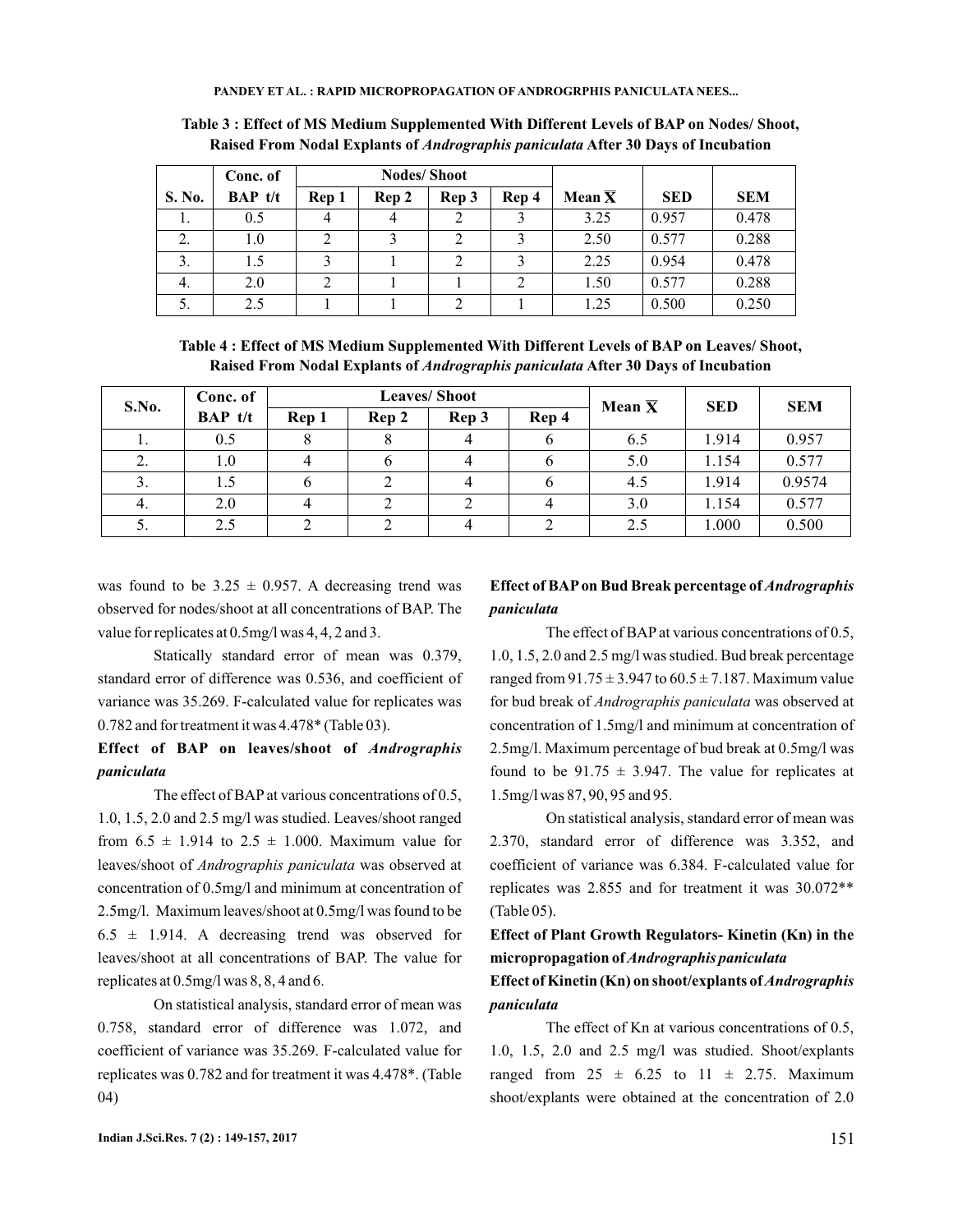| S.No. | Conc. of  |       |       | <b>Bud Break Percentage</b> | Mean $\overline{X}$ | <b>SED</b> | <b>SEM</b> |       |
|-------|-----------|-------|-------|-----------------------------|---------------------|------------|------------|-------|
|       | $BAP$ t/t | Rep 1 | Rep 2 | Rep 3                       | Rep 4               |            |            |       |
| .,    | 0.5       | 66    | 72    | 76                          | 77                  | 72.75      | 4.991      | 2.495 |
|       | 1.0       | 60    | 64    | 73                          | 58                  | 63.75      | 6.652      | 1.247 |
| 3.    |           | 87    | 90    | 95                          | 95                  | 91.75      | 3.947      | 1.973 |
| 4.    |           | 85    | 78    | 80                          | 87                  | 82.5       | 4.203      | 2.101 |
| 5.    | 2.5       | 50    | 64    | 66                          | 62                  | 60.5       | 7.187      | 3.593 |

**Table 5 : Effect of MS Medium Supplemented with Different Levels of BAP on Bud Break Percentage,** Raised From Nodal Explants of *Andrographis paniculata* After 30 Days of Incubation

| Table 6: Effect of MS Medium Supplemented With Different Levels of Kinetin on Shoots / Explants |
|-------------------------------------------------------------------------------------------------|
| Raised from Nodal Explants of <i>Andrographis paniculata</i> After 30 Days of Incubation        |

|       | Conc. of Kn |       |       | <b>Shoots / Explants</b> |       | Mean                    |            |            |
|-------|-------------|-------|-------|--------------------------|-------|-------------------------|------------|------------|
| S.No. | t/t         | Rep 1 | Rep 2 | Rep 3                    | Rep 4 | $\overline{\mathbf{X}}$ | <b>SED</b> | <b>SEM</b> |
| .,    | 0.5         |       |       |                          |       | 16                      | 4.00       | 1.414      |
| z.    | 1.0         |       |       |                          |       | 21                      | 5.25       | 1.500      |
| J.    |             |       |       |                          |       | 18                      | 4.50       | 1.290      |
| 4.    | 2.0         |       |       |                          |       | 25                      | 6.25       | 1.500      |
| J.    |             |       |       |                          |       |                         | 2.75       | 0.957      |

mg/l of with the value of  $25 \pm 6.25$ . At this concentration the values of experimental replicates at concentration of 2.0 mg/l were 5, 5, 7 and 8.

In the statistical analysis, standard error of mean was 0.663, standard error of difference was 0.937 and coefficient of variance was found to be 29.143. F-calculated value for replicates was 1.165 and for treatment was 3.938\* (Table 06).

## **Effect of Kinetin (Kn) on Average shoot length of** *Andrographis paniculata*

The effect of Kn at various concentrations of 0.5, 1.0, 1.5, 2.0 and 2.5 mg/l was studied for the average shoot length of *Andrographis paniculata*. Average shoot length ranged from  $1.560 \pm 2.499$  to  $0.425 \pm 0.170$ . Maximum average shoot length was recorded at the concentration of 2.0 mg/l of with the value of  $1.560 \pm 2.499$ . At this

concentration the values of experimental replicates at concentration of 2.0 mg/l were 0.2, 0.5, 0.4 and 0.6.

In the statistical analysis, standard error of mean was 0.109, standard error of difference was 0.154 and coefficient of variance was found to be 36.356. F-calculated value for replicates was 1.709 and for treatment was 4.124\* (Table 07).

# **Effect of Kinetin (Kn) on Nodes/Shoot of** *Andrographis paniculata*

The effect of Kn at various concentrations of 0.5, 1.0, 1.5, 2.0 and 2.5 mg/l was studied for the Nodes/shoot of Andrographis paniculata. Nodes/shoot ranged from 2.25  $\pm$ 0.957 to  $1.25 \pm 0.500$ . Maximum nodes/shoot was recorded at the concentration of 0.5 mg/l of with the value of 2.25  $\pm$ 0.957. At this concentration the values of experimental replicates at concentration of 0.5 mg/l were 3, 1, 2 and 3.

**Table 7 : Effect of MS Medium Supplemented With Different Levels of Kinetin on Average Shoot length, Raised from Nodal Explants of Andrographis paniculata After 30 Days of Incubation**

|       | Conc. of Kn |       |       | <b>Average Shoot length</b> |       |          |            |            |
|-------|-------------|-------|-------|-----------------------------|-------|----------|------------|------------|
| S.No. | t/t         | Rep 1 | Rep 2 | Rep 3                       | Rep 4 | Mean $X$ | <b>SED</b> | <b>SEM</b> |
| .,    | 0.5         | 1.2   | 0.5   | 0.9                         | 1.3   | 0.975    | 0.359      | 0.179      |
| 2.    | 1.0         | 0.2   | 0.7   | 0.5                         | 0.8   | 0.550    | 0.264      | 0.132      |
| 3.    |             | 0.4   | 0.5   | 0.3                         | 0.6   | 1.260    | 2.101      | 1.050      |
| 4.    | 2.0         | 0.4   | 0.6   | 0.8                         | 06    | 1.560    | 2.499      | 1.244      |
| J.    | 2.5         | 0.2   | 0.5   | 0.4                         | 0.6   | 0.425    | 0.170      | 0.085      |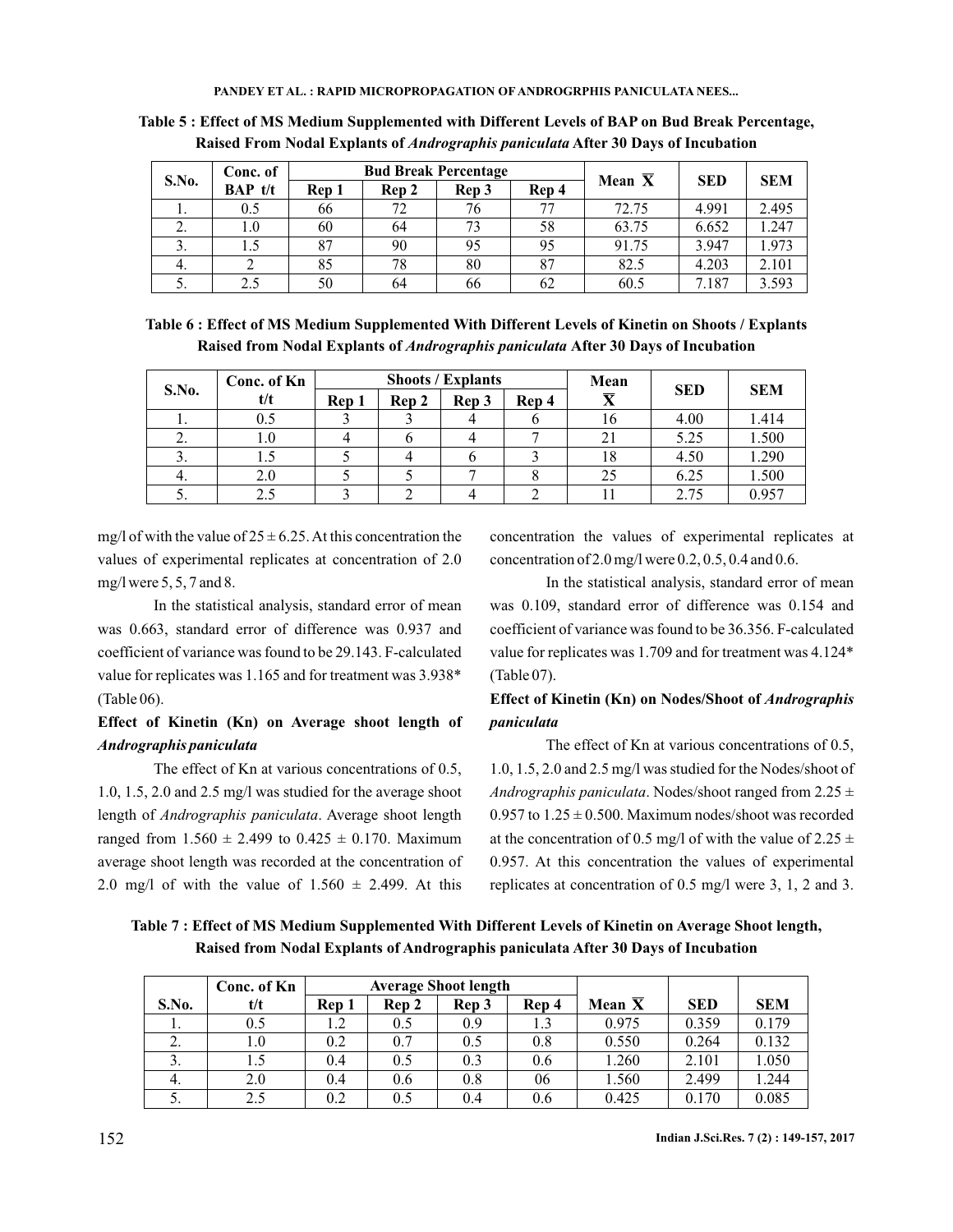| S. No. | Conc. of Kn |       |       | <b>Nodes/Shoot</b> | Mean $\overline{X}$ | <b>SED</b> | <b>SEM</b> |       |  |
|--------|-------------|-------|-------|--------------------|---------------------|------------|------------|-------|--|
|        | t/t         | Rep 1 | Rep 2 | Rep 3              | Rep 4               |            |            |       |  |
| .,     | 0.5         |       |       |                    |                     | 2.25       | 0.957      | 0.478 |  |
|        | 1.0         |       |       |                    |                     | 1.50       | 0.577      | 0.288 |  |
| 3.     |             |       |       |                    |                     | 1.25       | 0.500      | 0.250 |  |
| 4.     | 2.0         |       |       |                    |                     | 1.25       | 0.500      | 0.250 |  |
| . ب    | 2.5         |       |       |                    |                     | 1.25       | 0.500      | 0.250 |  |

**Table 8 : Effect of MS Medium Supplemented With Different Levels of Kinetin on Nodes / Shoot,** Raised from Nodal Explants of *Andrographis paniculata* After 30 Days of Incubation

**Table 9 : Effect of MS Medium Supplemented With Different Levels of Kinetin on Leaves/ Shoot,** Raised From Nodal Explants of *Andrographis paniculata* After 30 days of Incubation

| S.No. | Conc.of   |                                  | <b>Leaves/Shoot</b> |  | Mean $\overline{X}$ | <b>SED</b> | <b>SEM</b> |
|-------|-----------|----------------------------------|---------------------|--|---------------------|------------|------------|
|       | Kn<br>t/t | Rep 4<br>Rep 3<br>Rep 1<br>Rep 2 |                     |  |                     |            |            |
| ı.    | 0.5       |                                  |                     |  | 4.5                 | 1.914      | 0.957      |
|       | $1.0\,$   |                                  |                     |  | 3.0                 | 1.154      | 0.577      |
| э.    | 1.5       |                                  |                     |  | 2.5                 | 1.000      | 0.500      |
| 4.    | 2.0       |                                  |                     |  | 2.5                 | 1.000      | 0.500      |
| J.    | 2.5       |                                  |                     |  | 2.5                 | 1.000      | 0.500      |

Minimum value of  $1.25 \pm 0.500$  was found at the concentrations of 1.5, 2.0 and 2.5 mg/l.

When statistical analysis was done standard error of mean was 0.295, standard error of difference was 0.418 and coefficient of variance was found to be 39.440. Fcalculated value for replicates was 1.714 and for treatment was 2.142 (Table 08).

## **Effect of Kinetin (Kn) on Leaves/Shoot of** *Andrographis paniculata*

The effect of Kn at various concentrations of 0.5, 1.0, 1.5, 2.0 and 2.5 mg/l was studied for the leaves/shoot of Andrographis paniculata. Leaves/shoot ranged from 4.5  $\pm$ 1.914 to  $2.5 \pm 1.000$ . Maximum leaves/shoot was recorded at the concentration of 0.5 mg/l of with the value of 4.5  $\pm$ 1.914. At this concentration the values of experimental replicates at concentration of 0.5 mg/l were 6, 2, 4 and 6. Minimum value of  $2.5 \pm 1.000$  was found at the concentrations of 1.5, 2.0 and 2.5 mg/l.

When statistical analysis was done standard error of mean was 0.295, standard error of difference was 0.418 and coefficient of variance was found to be 39.440. Fcalculated value for replicates was 1.714 and for treatment was 2.142 (Table 09).

## **Effect of Kinetin (Kn) on Bud Break Percentage of** *Andrographis paniculata*

The effect of Kn at various concentrations of 0.5, 1.0, 1.5, 2.0 and 2.5 mg/l was studied for the bud break percentage of Andrographis paniculata. Bud break percentage ranged from  $72.25 \pm 9.105$  to  $50.00 \pm 8.524$ . Maximum bud break percentage was recorded at the concentration of 2.0 mg/l of with the value of  $72.25 \pm 9.105$ . At this concentration the values of experimental replicates at concentration of 2.0 mg/l were 65, 78, 82 and 64. Minimum value of  $50.00 \pm 8.524$  was found at the concentration of 2.5 mg/l.

When statistical analysis was done standard error of mean was 3.493, standard error of difference was 4.940 and coefficient of variance was found to be 11.802. Fcalculated value for replicates was 1.715 and for treatment was 6.914\*\* (Table 10).

**Effect of Plant Growth Regulators- BAP and Kinetin (Kn) in the micropropagation of** *Andrographis paniculata*

## **Effect of BAP and Kinetin (Kn) on shoot/explants of** *Andrographis paniculata*

The effect of BAP (1.0 mg/l) in combination with Kn at various concentrations of 0.5, 1.0, 1.5, 2.0 and 2.5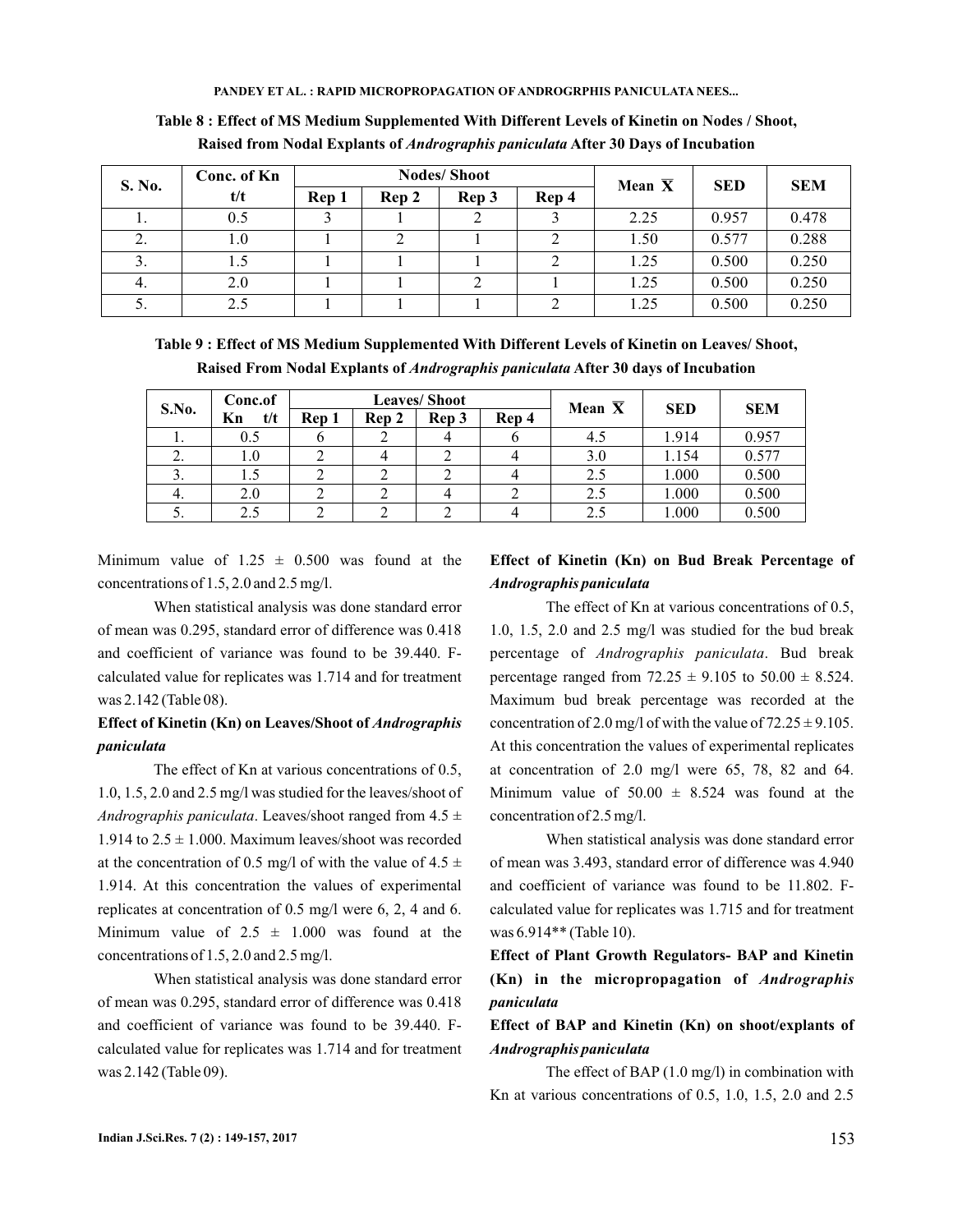| S.No. | Conc. of  |       | <b>Average Shoot length</b> |    |    | Mean $\overline{X}$ | <b>SED</b> | <b>SEM</b> |  |
|-------|-----------|-------|-----------------------------|----|----|---------------------|------------|------------|--|
|       | t/t<br>Кn | Rep 1 | Rep 3<br>Rep 4<br>Rep 2     |    |    |                     |            |            |  |
| .,    | 0.5       | 52    | 52                          | 62 | 55 | 55.25               | 4.716      | 2.358      |  |
| 2.    | 1.0       | 52    | 48                          | 60 | 48 | 52.00               | 5.656      | 2.828      |  |
| 3.    | 1.5       | 65    | 78                          | 56 | 62 | 65.25               | 9.287      | 4.643      |  |
| 4.    | 2.0       | 65    | 78                          | 82 | 64 | 72.25               | 9.105      | 4.552      |  |
| 5.    | 2.5       | 50    | 62                          | 48 | 45 | 50.00               | 8.524      | 4.262      |  |

**Table 10 : Effect of MS Medium Supplemented With Different Levels of Kinetin on Bud Break Percentage, Raised from Nodal Explants of After 30 Days of Incubation** *Andrographis paniculata*

| Table 11: Effect of MS Medium Supplemented With Different Levels of BAP and Kinetin on Shoots / Explants |
|----------------------------------------------------------------------------------------------------------|
| Raised from Nodal Explants of <i>Andrographis paniculata</i> After 30 Days of Incubation                 |

| S.No.         | Conc. of     |       |       | <b>Shoots / Explants</b> |       |                     |            |            |
|---------------|--------------|-------|-------|--------------------------|-------|---------------------|------------|------------|
|               | $BAP+Kn$ t/t | Rep 1 | Rep 2 | Rep 3                    | Rep 4 | Mean $\overline{X}$ | <b>SED</b> | <b>SEM</b> |
| 1.            | $1.0 + 0.5$  |       |       | 10                       |       | 8.25                | 1.707      | 0.853      |
| z.            | $1.0 + 1.0$  |       |       |                          |       | 12.25               | 2.500      | 1.250      |
| $\mathcal{L}$ | $1.0 + 1.5$  | 29    | 32    | 30                       | 27    | 29.5                | 2.081      | 1.040      |
| 4.            | $1.0 + 2.0$  | 35    | 29    | 32                       | 30    | 31.5                | 2.645      | 1.322      |
| C.            | $1.0 + 2.5$  | 25    | 25    | 18                       |       | 22.25               | 3.403      | 1.701      |

**Table 12 : Effect of MS Medium Supplemented With Different Levels of BAP and Kinetin on Average Shoot** Length, Raised From Nodal Explants of *Andrographis paniculata* After 30 Days of Incubation

| S.No. | Conc. Of     |       |       | <b>Average Shoot length</b> |       | Mean $\overline{X}$ | <b>SED</b> | <b>SEM</b> |
|-------|--------------|-------|-------|-----------------------------|-------|---------------------|------------|------------|
|       | $BAP+Kn$ t/t | Rep 1 | Rep 2 | Rep 3                       | Rep 4 |                     |            |            |
| 1.    | $1.0 + 0.5$  | 2.5   | 1.9   | 2.2                         | 2.4   | 2.250               | 0.264      | 0.132      |
| 2.    | $1.0 + 1.0$  | 2.8   | 2.5   | 3.3                         | 2.6   | 2.800               | 0.355      | 0.177      |
| 3.    | $1.0 + 1.5$  | 3.1   | 3.8   | 2.7                         | 3.3   | 3.225               | 0.457      | 0.228      |
| 4.    | $1.0 + 2.0$  | 4.2   | 3.9   | 4.8                         | 4.6   | 4.375               | 0.403      | 0.457      |
| 5.    | $1.0 + 2.5$  | 3.5   | 2.9   | 3.3                         | 3.6   | 3.325               | 0.309      | 0.197      |

**Table 13 : Effect of MS Medium Supplemented With Different Levels of BAP and Kinetin on Nodes/ Shoot, Raised from Nodal Explants of After 30 Days of Incubation** *Andrographis paniculata*

| S.No. | Conc. of     |       |                | <b>Nodes/Shoot</b> | Mean $\overline{X}$ | <b>SED</b> | <b>SEM</b> |       |
|-------|--------------|-------|----------------|--------------------|---------------------|------------|------------|-------|
|       | $BAP+Kn$ t/t | Rep 1 | Rep 2          | Rep 3              | Rep 4               |            |            |       |
|       | $1.0 + 0.5$  | ↑     |                | 2                  | 2                   | 1.75       | 0.500      | 0.250 |
| 2.    | $1.0 + 1.0$  |       |                | 3                  |                     | 2.5        | 0.577      | 0.288 |
| 3.    | $1.0 + 1.5$  |       | 4              |                    |                     | 3.25       | 0.500      | 0.250 |
| 4.    | $1.0 + 2.0$  | b     |                | b                  | 6                   | 5.75       | 0.500      | 0.250 |
| 5.    | $1.0 + 2.5$  |       | $\mathfrak{D}$ | 2                  |                     | 2.75       | 0.500      | 0.250 |

mg/l was studied. Shoot/explants ranged from  $31.5 \pm 2.645$ to  $8.25 \pm 1.707$ . Maximum shoot/explants were obtained at 1.0mg/ml BAP in combination with 2.0mg/ml of kinetin with the value of  $31.5 \pm 2.645$ . At this concentration the values of experimental replicates are 35, 29, 32 and 30.

In the statistical analysis, standard error of mean was 1.180, standard error of difference was 1.669 and coefficient of variance was found to be 11.379. F-calculated value for replicates was 1.754 and for treatment was 75.852\* \* (Table 11).

# **Effect of BAP and Kinetin (Kn) on average shoot length of***Andrographis paniculata*

The effect of BAP (1.0 mg/l) in combination with Kn at various concentrations of 0.5, 1.0, 1.5, 2.0 and 2.5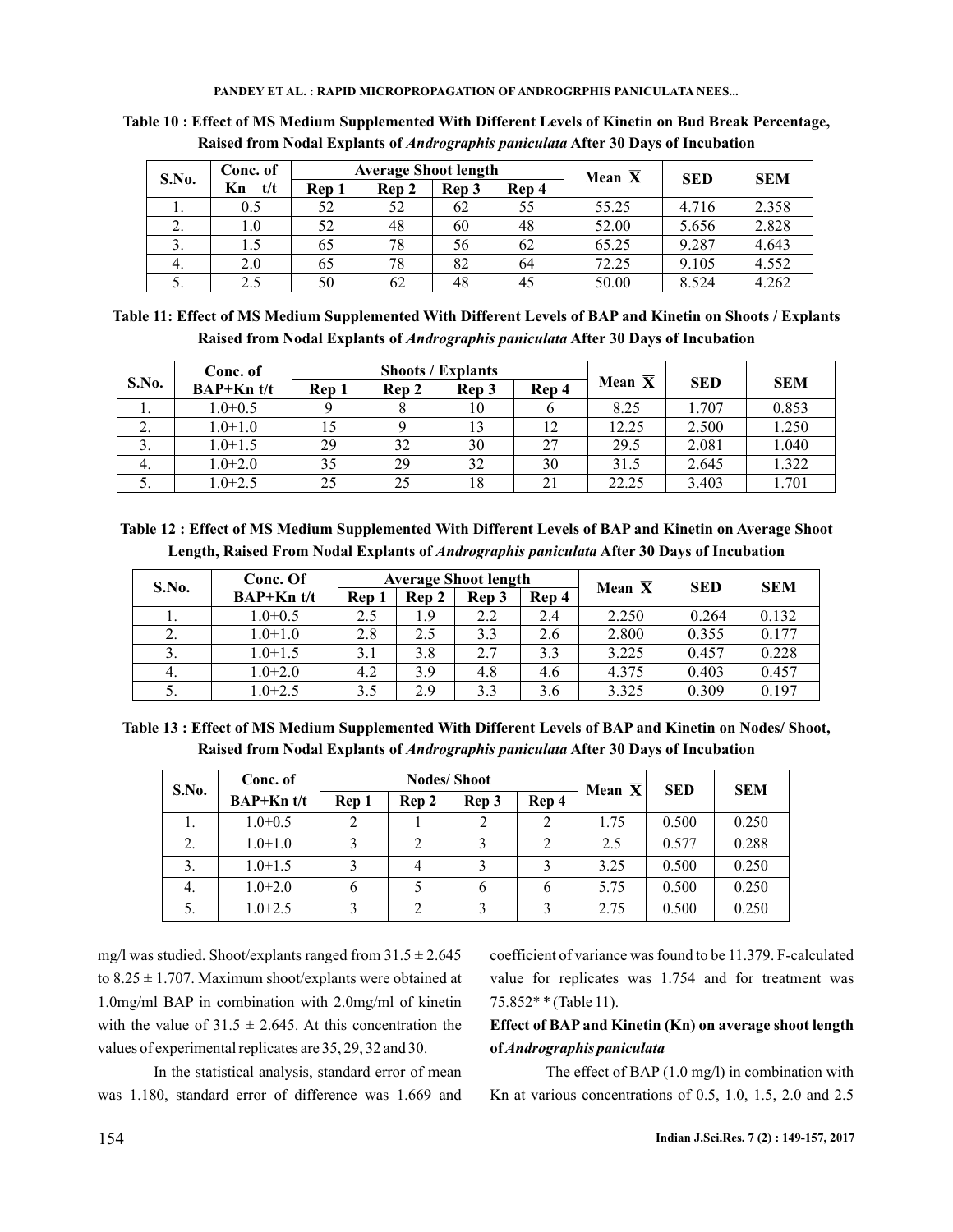mg/l was studied. Average shoot length ranged from  $4.375 \pm$ 0.403 to  $2.250 \pm 0.264$ . Maximum average shoot length was obtained at 1.0mg/ml BAP in combination with 2.0mg/ml of kinetin with the value of  $4.375 \pm 0.403$ . At this concentration the values of experimental replicates are 4.2, 3.9, 4.8, and 4.6.

In the statistical analysis, standard error of mean was 0.189, standard error of difference was 0.267 and coefficient of variance was found to be 11.859. F-calculated value for replicates was 0.625 and for treatment was 17.127\* \* (Table 12).

## **Effect of BAP and Kinetin (Kn) on node/shoot of** *Andrographis paniculata*

The effect of BAP (1.0 mg/l) in combination with Kn at various concentrations of 0.5, 1.0, 1.5, 2.0 and 2.5 mg/l was studied. Nodes/shoot ranged from  $5.750 \pm 0.500$  to  $2.500 \pm 0.577$ . Maximum nodes/shoot was obtained at 1.0mg/ml BAP in combination with 2.0mg/ml of kinetin with the value of  $5.750 \pm 0.500$ . At this concentration the values of experimental replicates are 6, 5, 6 and 6.

In the statistical analysis, standard error of mean was 0.241, standard error of difference was 0.341 and coefficient of variance was found to be 15.095. F-calculated value for replicates was 1.714 and for treatment was 39.857\* \* (Table 13).

# **Effect of BAP and Kinetin (Kn) on leaves/shoot of** *Andrographis paniculata*

The effect of BAP (1.0 mg/l) in combination with Kn at various concentrations of 0.5, 1.0, 1.5, 2.0 and 2.5 mg/l was studied. Leaves/shoot ranged from  $11.5 \pm 1.00$  to  $3.5 \pm 1.00$ . Maximum leaves/shoot was obtained at 1.0mg/ml BAP in combination with 2.0mg/ml of kinetin with the value of  $11.5 \pm 1.00$ . At this concentration the values of experimental replicates are 12, 10, 12 and 12.

In the statistical analysis, standard error of mean was 0.483, standard error of difference was 0.683 and coefficient of variance was found to be 15.059. F-calculated value for replicates was 1.714 and for treatment was 39.857\* \* (Table 14).

# **Effect of BAP and Kinetin (Kn) on Percentage of bud break of** *Andrographis paniculata*

The effect of BAP (1.0 mg/l) in combination with Kn at various concentrations of 0.5, 1.0, 1.5, 2.0 and 2.5 mg/l was studied. Bud break percentage ranged from 94.75  $\pm$  2.217 to 73.5  $\pm$  3.872. Maximum bud break percentage was obtained both at 1.0mg/ml BAP in combination with

**Table 14 : Effect of MS Medium Supplemented With Different Levels of BAP and Kinetin on Leaves/ Shoot,** Raised from Nodal Explants of *Andrographis paniculata* After 30 Days of Incubation

| S.No. | Conc.of      |       |       | <b>Leaves/Shoot</b> |              |                     |            |            |
|-------|--------------|-------|-------|---------------------|--------------|---------------------|------------|------------|
|       | $BAP+Kn$ t/t | Rep 1 | Rep 2 | Rep 3               | Rep 4        | Mean $\overline{X}$ | <b>SED</b> | <b>SEM</b> |
| 1.    | $1.0 + 0.5$  |       |       |                     |              | 3.5                 | 1.000      | 0.500      |
| 2.    | $1.0 + 1.0$  | b     |       |                     |              | 5.0                 | 1.154      | 0.577      |
| 3.    | $1.0 + 1.5$  | 6     | 8     | O                   | <sub>0</sub> | 6.5                 | 1.000      | 0.500      |
| 4.    | $1.0 + 2.0$  | 12    | 10    | 12                  | 12           | 11.5                | 1.000      | 0.500      |
| 5.    | $1.0 + 2.5$  | 6     |       |                     | b            | 5.5                 | 1.000      | 0.500      |

**Table 15 : Effect of MS Medium Supplemented With Different Levels of BAP and Kinetin on Bud Break** Percentage, Raised from Nodal Explants of *Andrographis paniculata* After 30 Days of Incubation

| S.No. | Conc. of     |       |       | <b>Average Shoot length</b> | Mean $\overline{X}$ | <b>SED</b> | <b>SEM</b> |       |
|-------|--------------|-------|-------|-----------------------------|---------------------|------------|------------|-------|
|       | $BAP+Kn$ t/t | Rep 1 | Rep 2 | Rep 3                       | Rep 4               |            |            |       |
|       | $1.0 + 0.5$  | 69    | 75    | 78                          | 72                  | 73.5       | 3.872      | 1.936 |
| ۷.    | $1.0 + 1.0$  | 80    | 75    | 74                          | 84                  | 78.25      | 4.645      | 2.322 |
| 3.    | $1.0 + 1.5$  | 89    | 86    | 88                          | 90                  | 88.25      | 1.707      | 0.853 |
| 4.    | $1.0 + 2.0$  | 94    | 92    | 97                          | 96                  | 94.75      | 2.217      | 1.108 |
| 5.    | $1.0 + 2.5$  | 96    | 97    | 92                          | 94                  | 94.75      | 2.217      | .108  |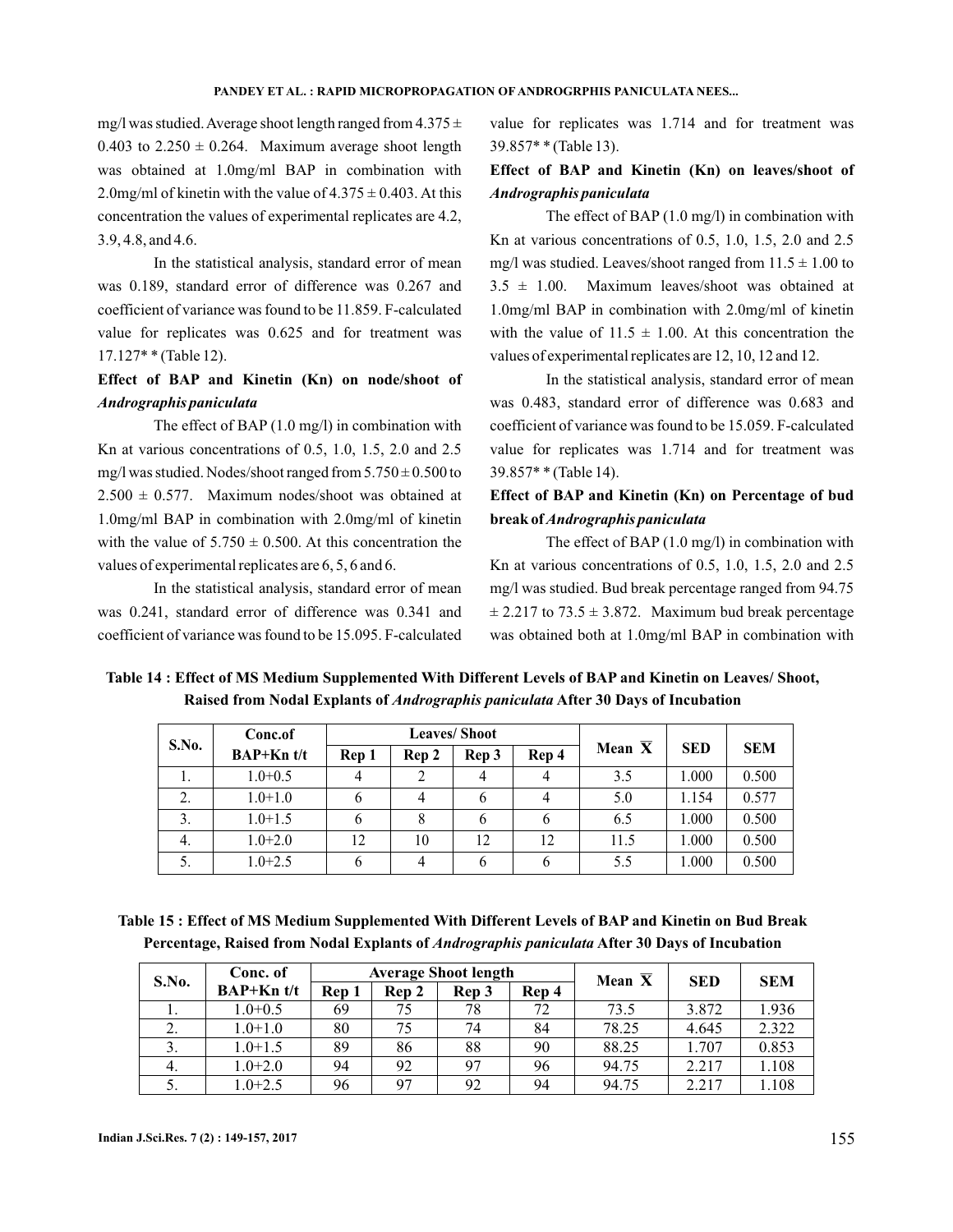2.0mg/ml of kinetin and with 2.5mg/ml of kinetin with the value of  $94.75 \pm 2.217$ .

In the statistical analysis, standard error of mean was 1.677, standard error of difference was 2.371 and coefficient of variance was found to be 3.904. F-calculated value for replicates was 0.385 and for treatment was 33.284\* \* (Table 15).

### **DISCUSSION**

For the plant to grow via micropropagation, along with various nutritional requirements, some growth regulators (Hormones) are also required to support the luxuriant growth of tissues and organs. However required quantity varies depending on the endogenous levels of hormones of the tissue. Morphogenesis in vitro is regulated by the interaction between the exogenous plant growth substances. To obtain the morphogenetic response from the explants the culture medium was supplemented with different plant growth regulators (PGRs) viz. cytokinin and auxin in varied concentrations alone as well as in combination.

The regulatory role of hormones (PGRs) is most pronounced during the initial induction of proliferation in the primary explants, and most plant tissue required hormonal factors (auxin and cytokinin) for initial cell division (Dmitrieva 1985) Growth regulator concentration in the culture medium is critical to control the growth and morphogenesis (Skoog and Millar,1957). Supply of hormones in a proper sequence is important to achieve a particular response. Auxins stimulate root initiation on shoots but may inhibit or reduce subsequent growth of roots. Therefore, these sequences need to be standardized specially for various kinds of explants. It is well established fact that proper ratio of cytokinin and auxin is necessary for morphogenesis leading to the formation of complete plantlets (George and Sherrington, 1984).

The effects of BAP, BAP in combination of Kn and Kn alone was studied for the shoot multiplication of nodal explants. Nodal explants became swollen and developed shoots at the nodal region. The Percentage of response varied with various plant growth regulators, at various

concentrations. The shoot forming capacity of the nodal explants was influenced by BAP and Kn as well. The positive effects of BAP on bud proliferation and multiple shoot formation were reported for the propagation of others plants including Helicteres isora L. (Shriram et al., 2008), (Linn) R.Br. (Verma et al., 2008), and *Trichodesma indicum* Spilanthes acmella Murr. (Singh et al., 2009) Among all the growth regulators tested BAP in combination with Kinetin gave best results at concentration of 1.0 mg/l BAP and .05 mg/l of Kinetin. The results were in accordance with the work of Bidari et al., (2012).

### **ACKNOWLEDGEMENT**

Authors are thankful to the Research Centre: Department of Botany, Biotechnology and Microbiology, Er. Raghvendra Rao. Govt. Science P. G. College, Bilaspur (C.G.).

### **REFERENCES**

- Bidari S.K., Anita S, Rajshekaran P.E, Shashidhara P, Tatti P.N.,2012. In vitro regeneration of *Andrographis* paniculata Nees- An important medicinal plant. An International Journal of Pharmaceutical Sciences. ISSN: 09767908, 2321-2330.
- Dmitrieva N. N., 1985. Hormones, dedifferentiation and control of proliferation in cell and protoplast cultures. In: Plant cell culture R.G. Butenko (ed.) MIR Publishers, Moscow, 38-50.
- George E. F. and P. D. Sherrington, 1984. In: Plant propagation by tissue culture- Handbook and Directory of Commercial Laboratories, George E.F. and Sherrington, P. D., eds, Exegetics Ltd, Eversly, Basingstone, UK, 1-38.
- Hu C. Q. and Zhou B. N., 1982. Isolation and Structure of two new diterpenoid glucosides from Andrographis paniculata Nees. Yao Xue Xue Bao 1982 Jan, 17(6): 435-440.
- Shriram V., Kumar V. and Shitole M., 2008. Indirect organogenesis and plant regeneration in Helicteres isora L., and important medicinal plant. In vitro Cell Dev. Biol. Plant., 44(3):186-193.